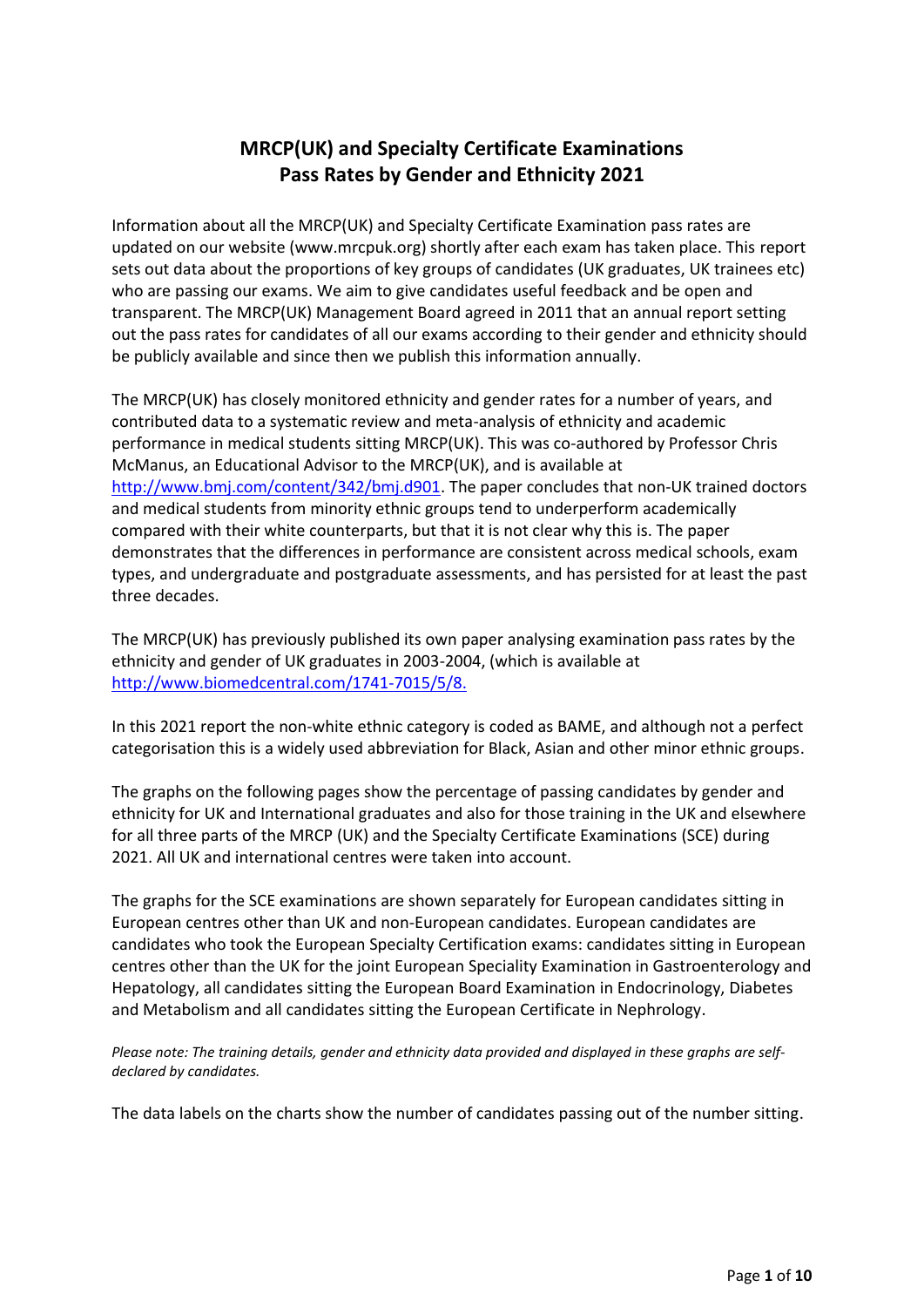**MRCP(UK) Part 1, Part 2, PACES and the Specialty Certificate Examinations pass rate by Gender and Graduation type**



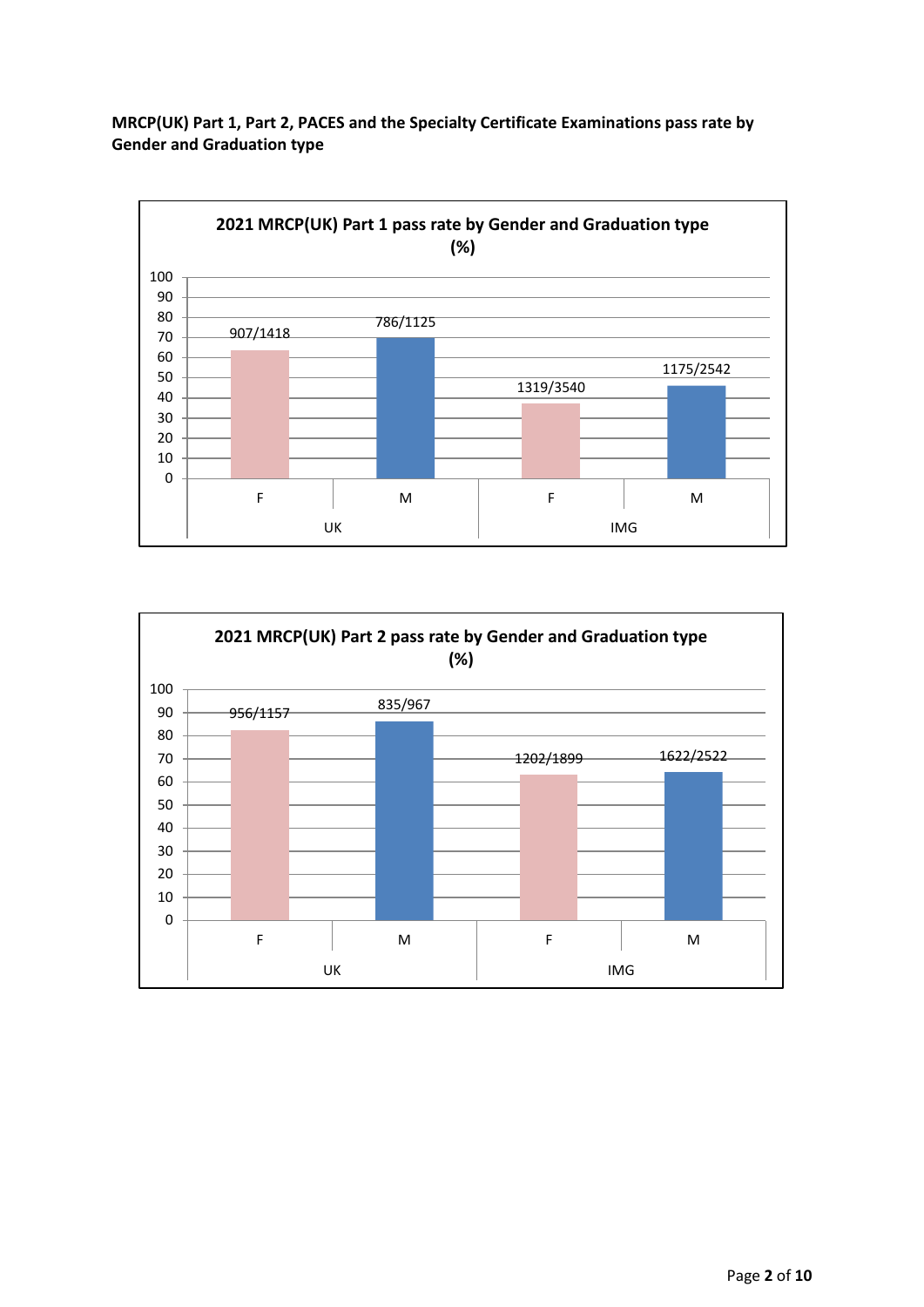

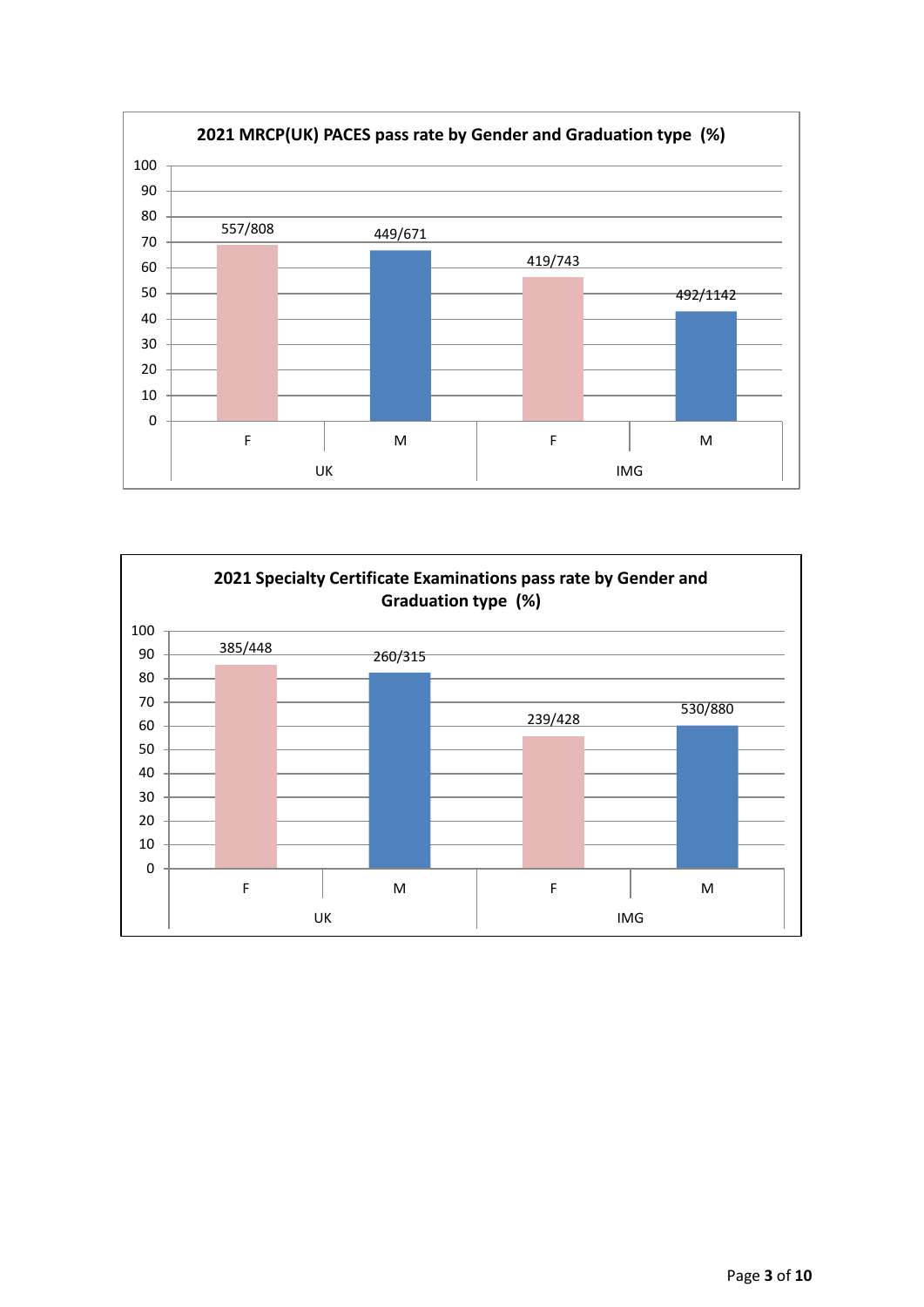**MRCP(UK) Part 1, Part 2, PACES and the Specialty Certificate Examinations pass rate by Ethnicity and Graduation type**



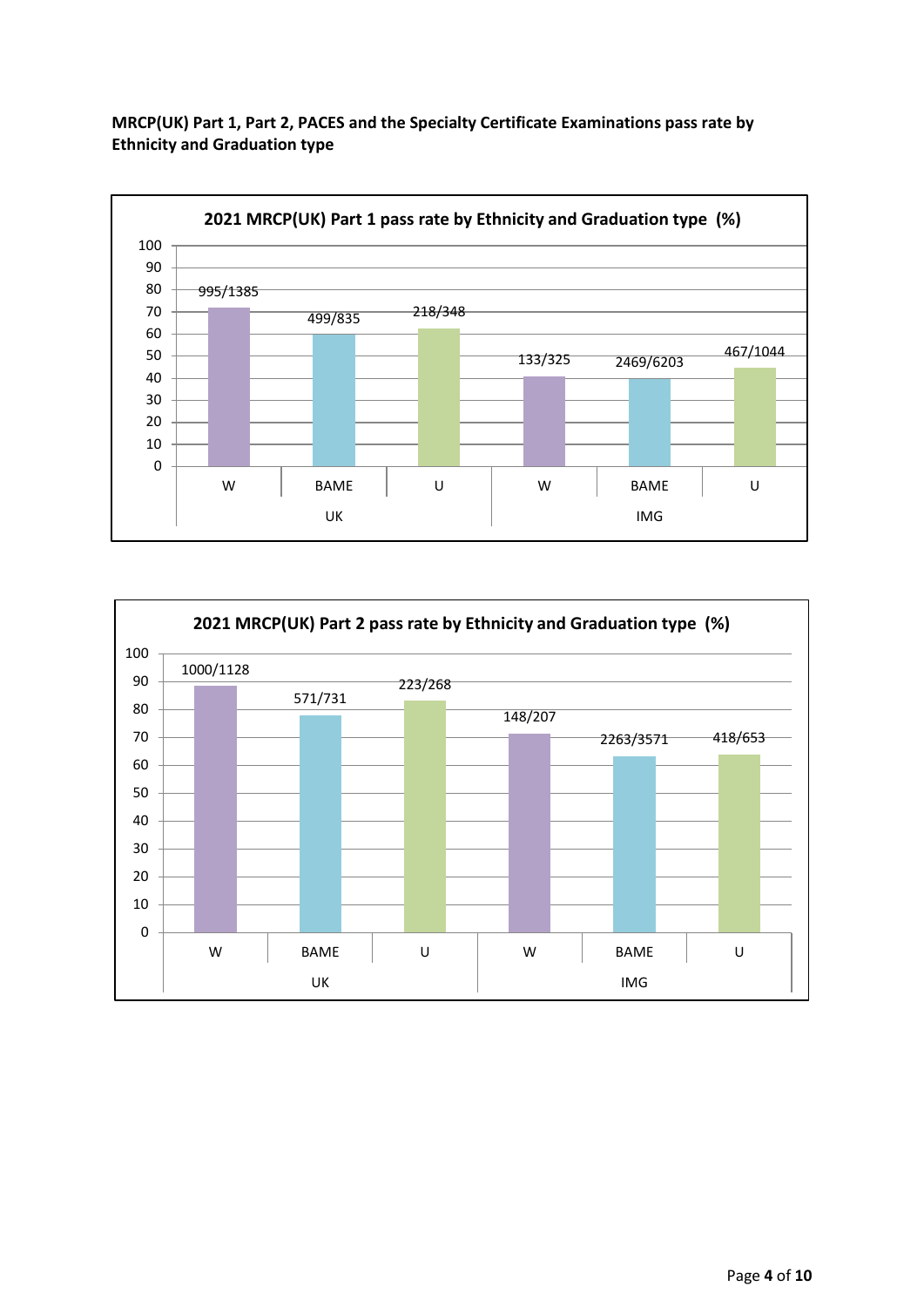

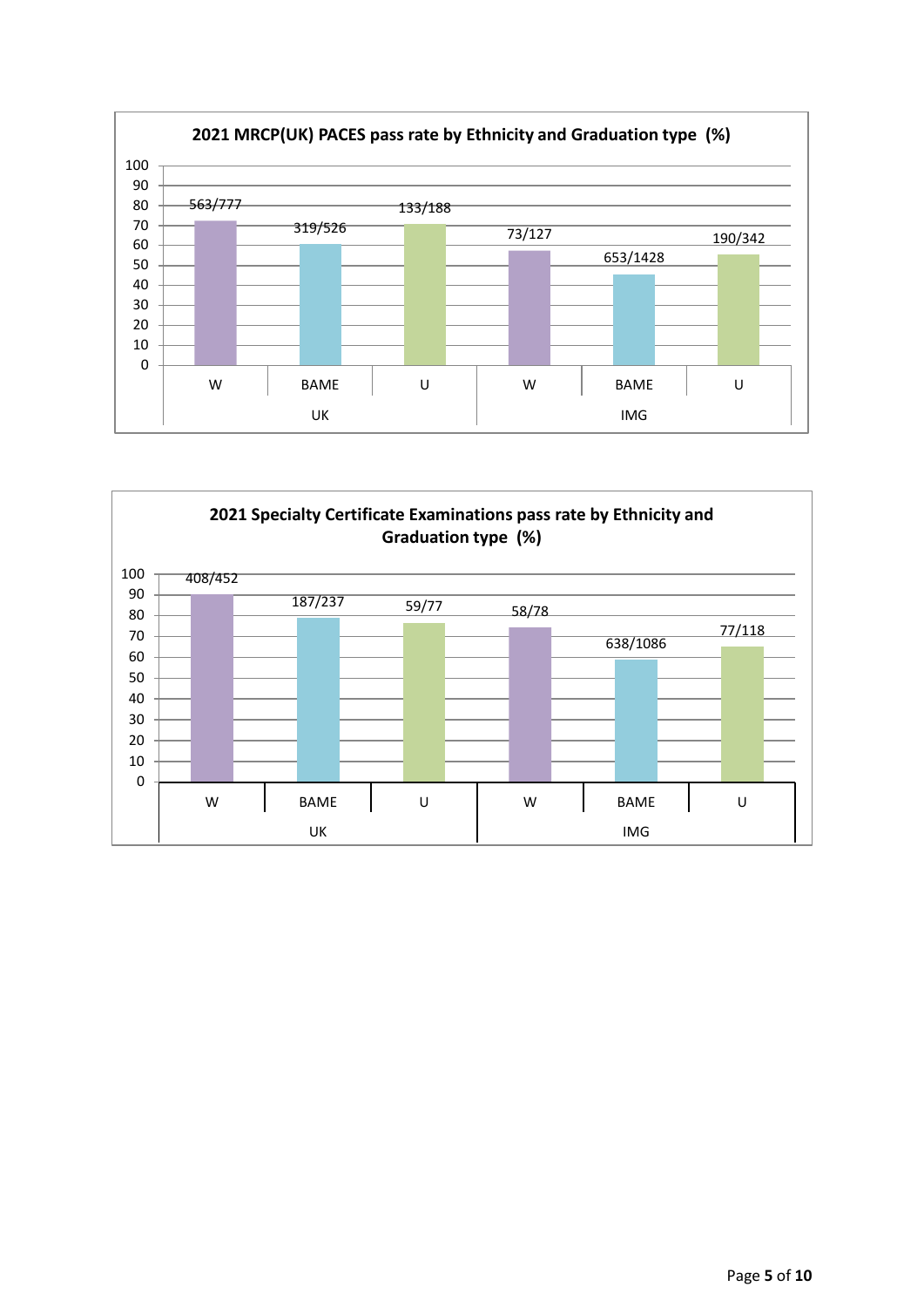**MRCP(UK) Part 1, Part 2, PACES and the Specialty Certificate Examinations pass rate by Gender and Trainee type**



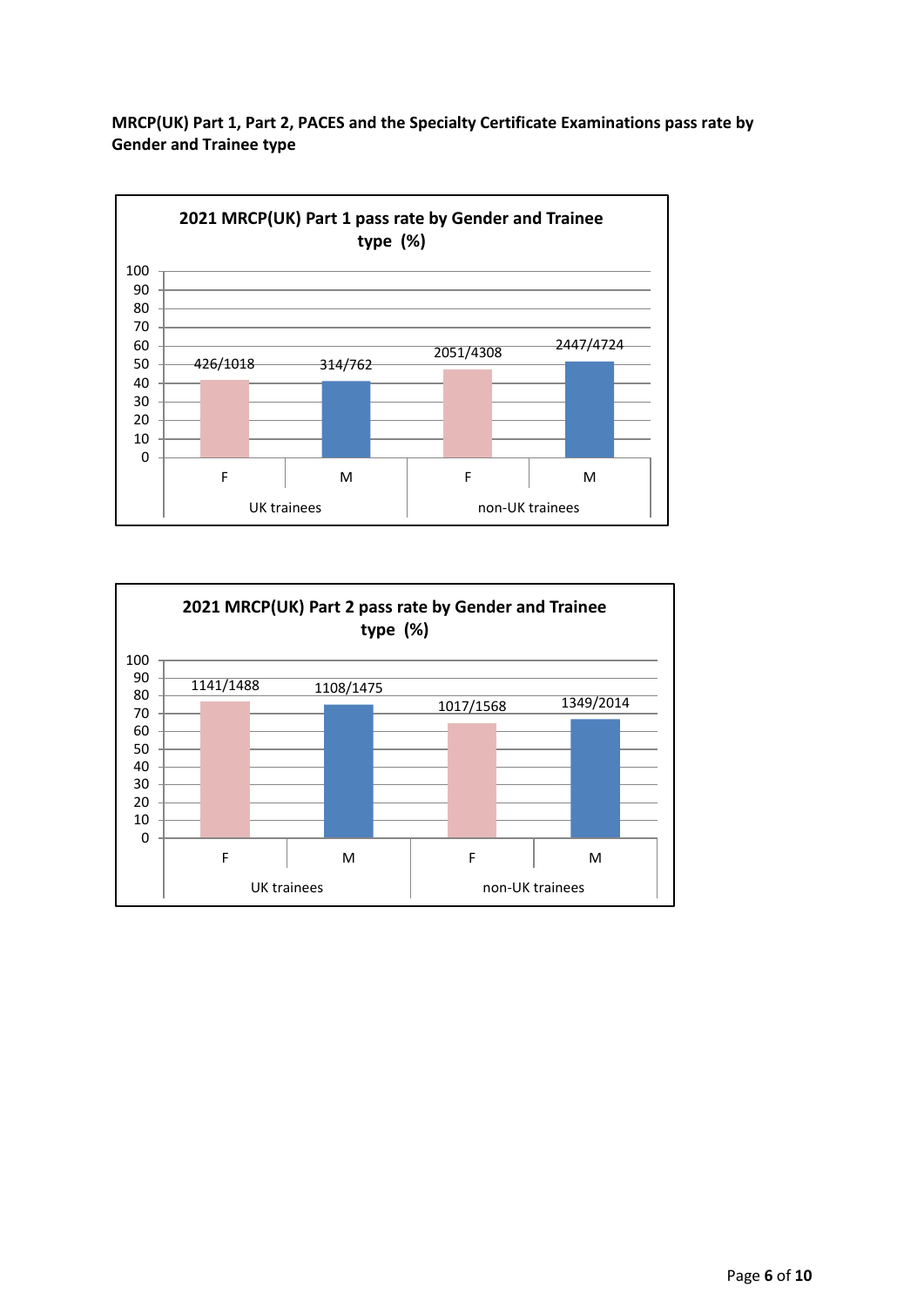

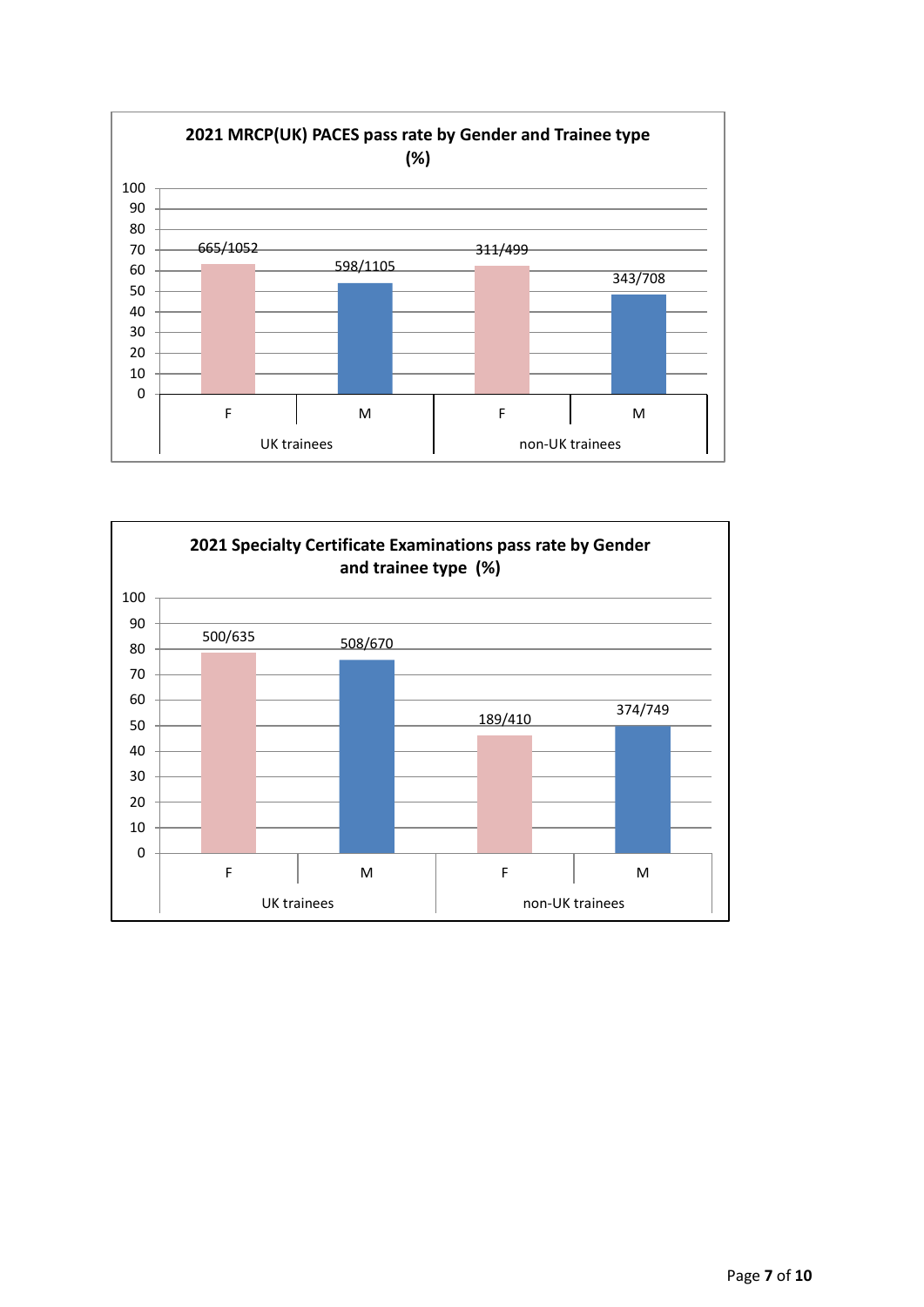**MRCP(UK) Part 1, Part 2, PACES and the Specialty Certificate Examinations pass rate by Ethnicity and Trainee type**



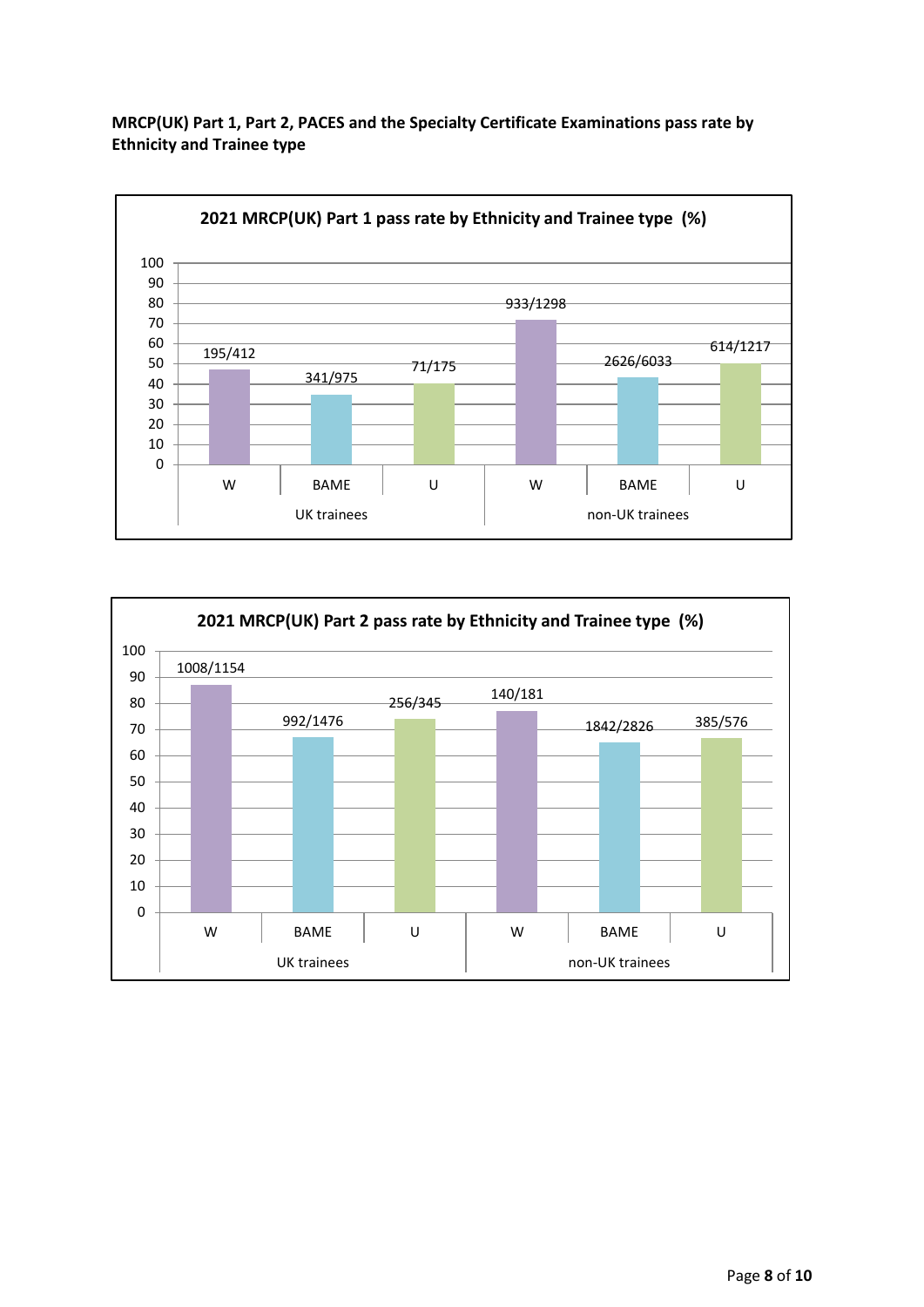